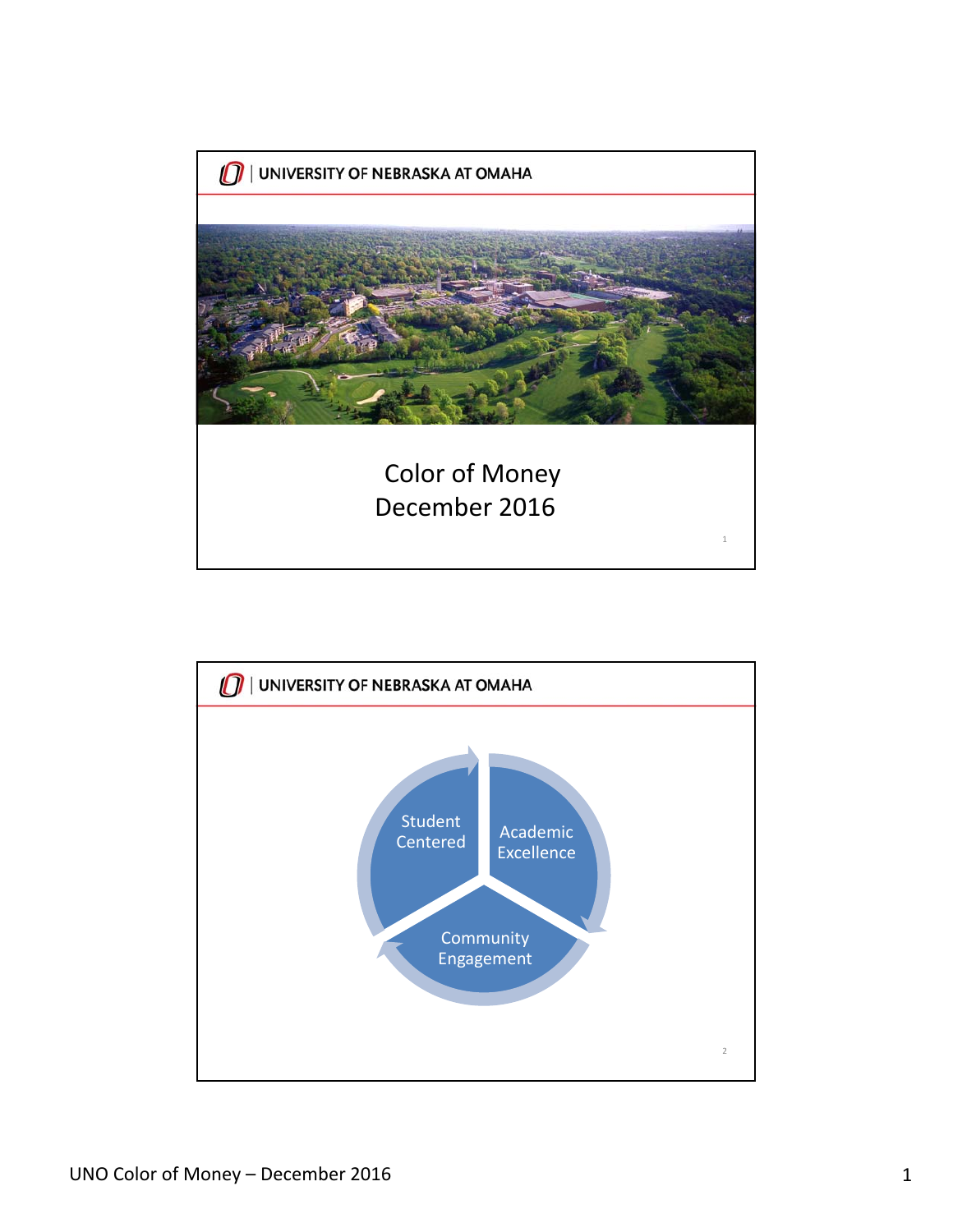

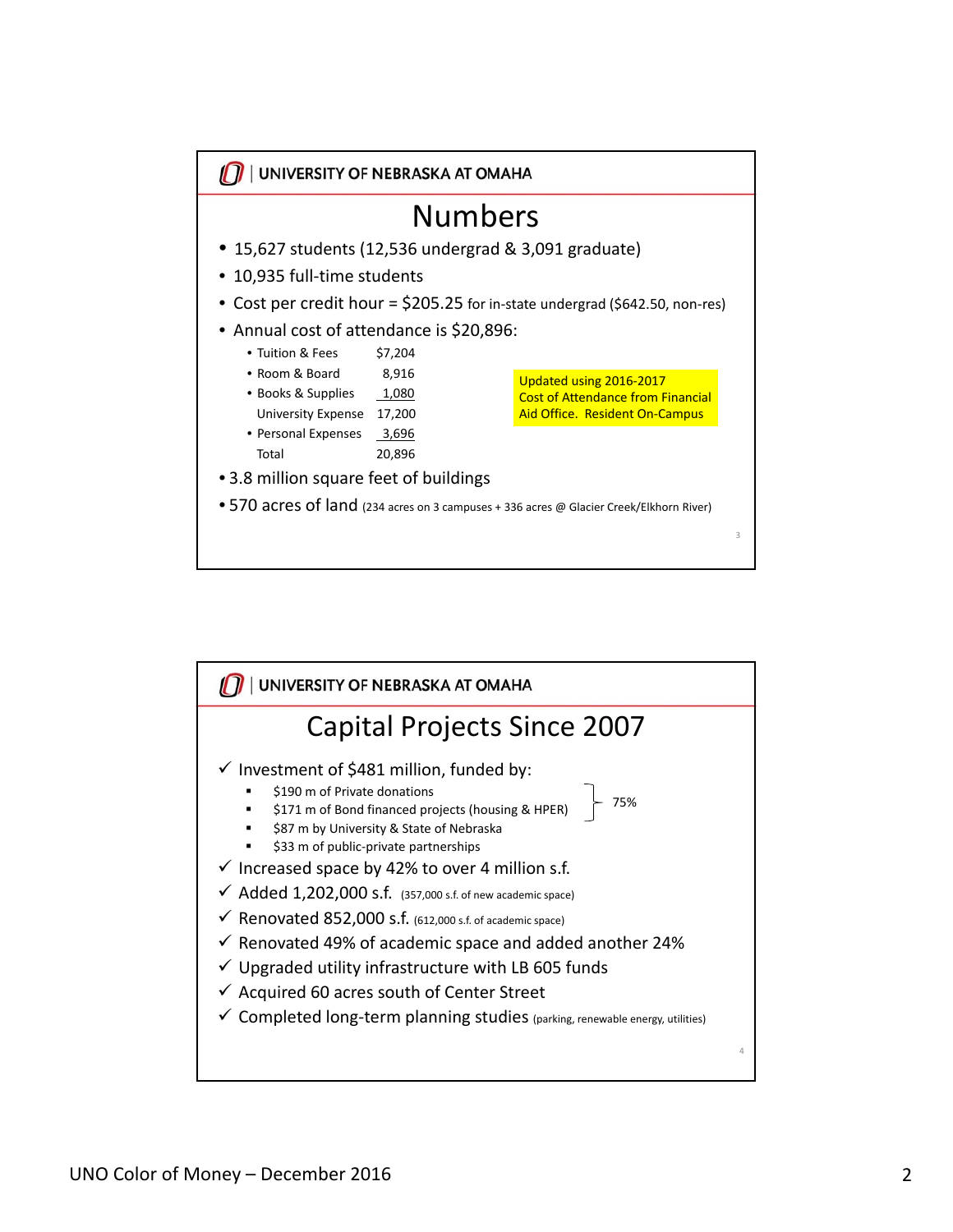

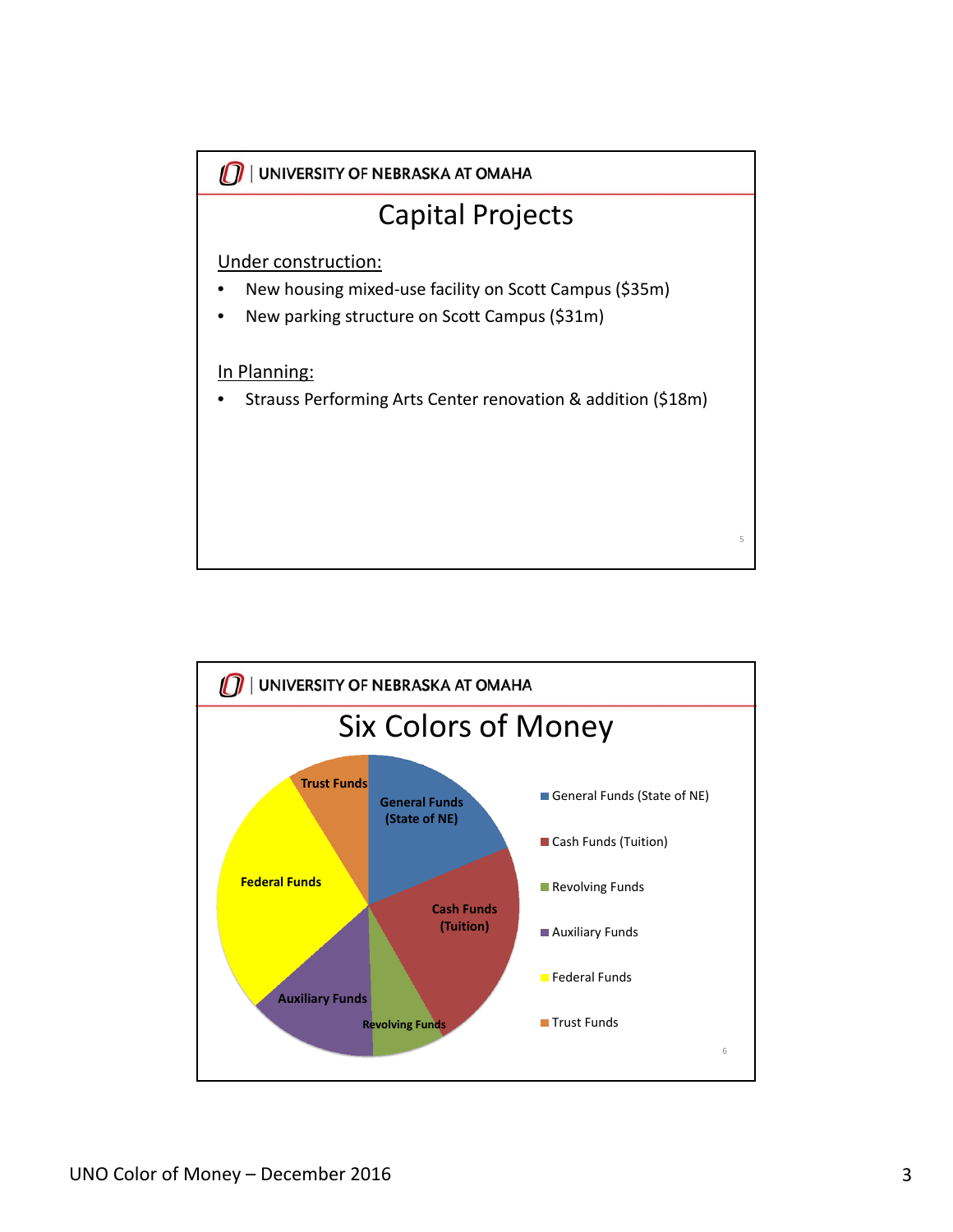| UNIVERSITY OF NEBRASKA AT OMAHA    |                |                |  |
|------------------------------------|----------------|----------------|--|
| <b>UNO 2015-16 Budget</b>          |                |                |  |
|                                    |                |                |  |
| <b>FUNDING SUMMARY</b>             | \$ in Millions | % of Total     |  |
| <b>General Funds (State of NE)</b> | 66.3           | 18.8%          |  |
| <b>Cash Funds (Tuition)</b>        | 84.9           | 24.1%          |  |
| <b>Revolving Funds</b>             | <b>27.5</b>    | <u>7.8%</u>    |  |
| <b>Total State-Aided</b>           | 178.7          | 50.7%          |  |
| <b>Auxiliary Funds</b>             | 47.9           | 13.6%          |  |
| <b>Federal Funds</b>               | 95.6           | 27.1%          |  |
| <b>Trust Funds</b>                 | 30.5           | <u>8.6%</u>    |  |
| <b>Total Non State-Aided</b>       | 174.0          | 49.3%          |  |
| <b>TOTAL REVENUES</b>              | 352.7          | 100.0%         |  |
|                                    |                | $\overline{7}$ |  |

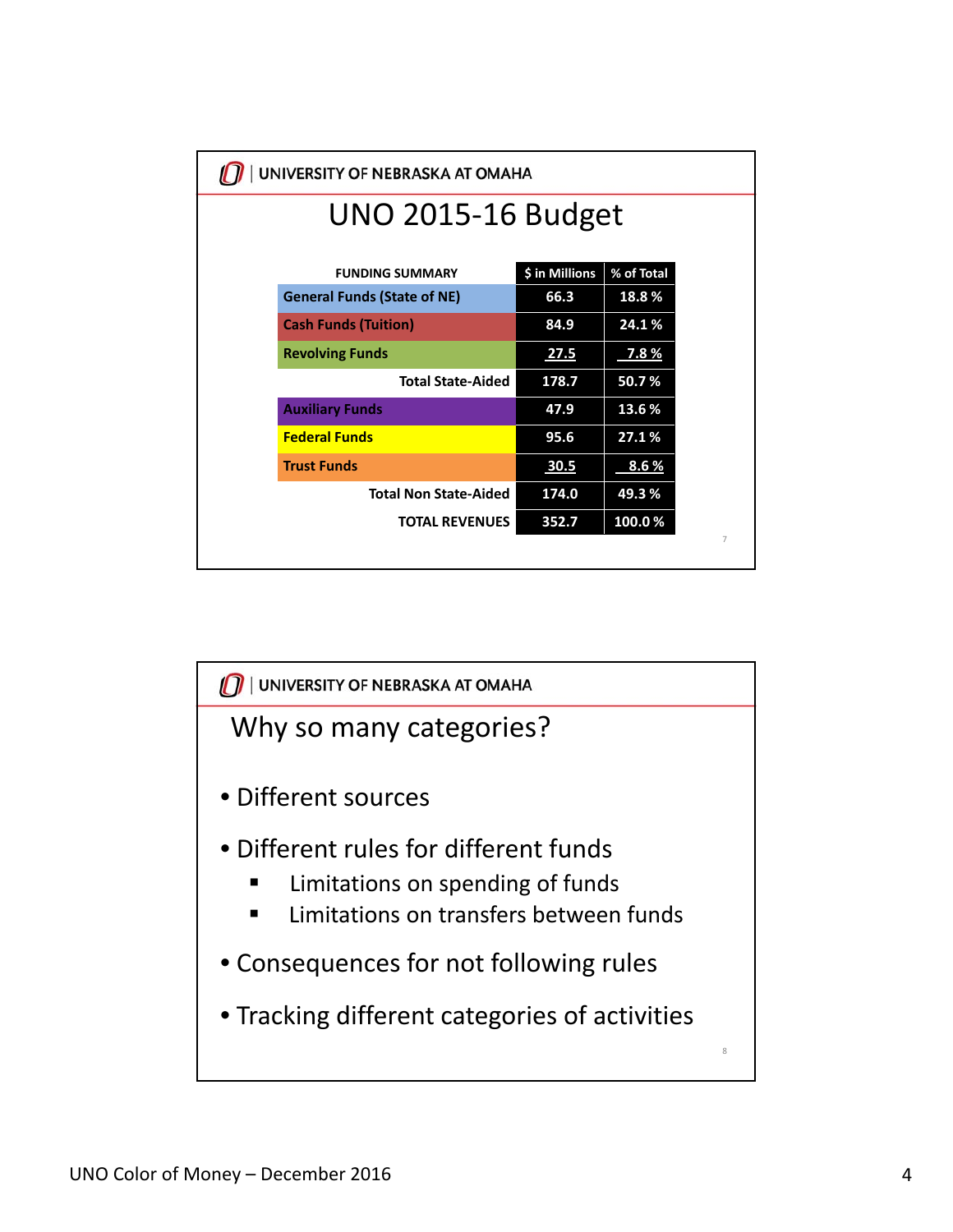

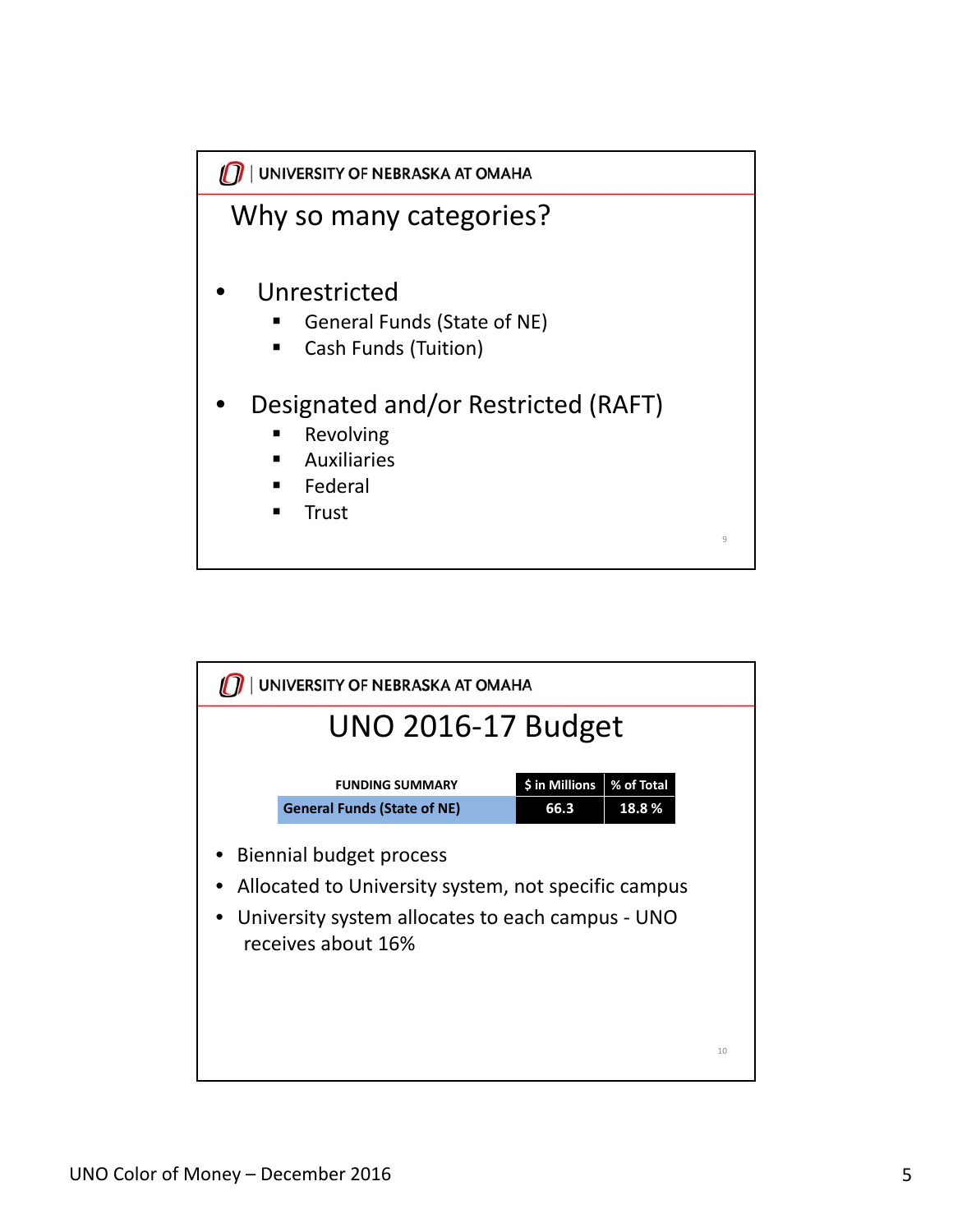

| UNIVERSITY OF NEBRASKA AT OMAHA |                                                                                                                                                                                                                                  |                        |                     |    |
|---------------------------------|----------------------------------------------------------------------------------------------------------------------------------------------------------------------------------------------------------------------------------|------------------------|---------------------|----|
| <b>UNO 2016-17 Budget</b>       |                                                                                                                                                                                                                                  |                        |                     |    |
|                                 | <b>FUNDING SUMMARY</b><br><b>General Funds (State of NE)</b>                                                                                                                                                                     | \$ in Millions<br>66.3 | % of Total<br>18.8% |    |
|                                 | <b>Cash Funds (Tuition)</b>                                                                                                                                                                                                      | 84.9                   | 24.1%               |    |
|                                 | <b>Revolving Funds</b>                                                                                                                                                                                                           | 27.5                   | 7.8%                |    |
| п<br>٠<br>п<br>п                | Revenues generated from activities incidental to instruction,<br>research, and public service. Examples include:<br>Course & laboratory fees<br>Technology fees<br>Clinics & workshops<br>Revenue from music/theater productions |                        |                     |    |
|                                 |                                                                                                                                                                                                                                  |                        |                     | 12 |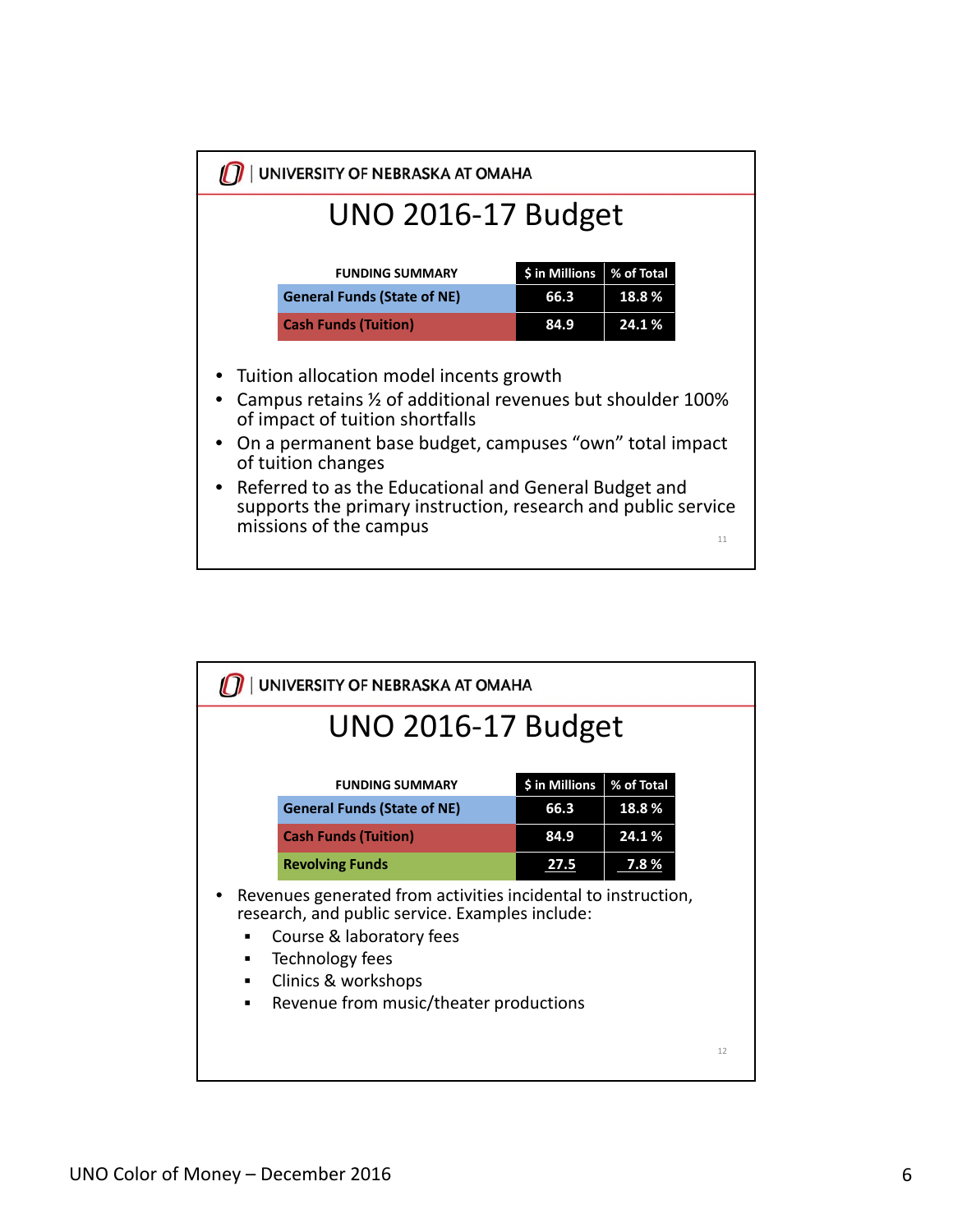| UNIVERSITY OF NEBRASKA AT OMAHA |                                    |                |             |    |
|---------------------------------|------------------------------------|----------------|-------------|----|
|                                 | <b>UNO 2016-17 Budget</b>          |                |             |    |
|                                 |                                    |                |             |    |
|                                 | <b>FUNDING SUMMARY</b>             | \$ in Millions | % of Total  |    |
|                                 | <b>General Funds (State of NE)</b> | 66.3           | 18.8%       |    |
|                                 | <b>Cash Funds (Tuition)</b>        | 84.9           | 24.1%       |    |
|                                 | <b>Revolving Funds</b>             | 27.5           | <u>7.8%</u> |    |
|                                 | <b>Total State-Aided</b>           | 178.7          | 50.7%       |    |
|                                 |                                    |                |             |    |
|                                 |                                    |                |             |    |
|                                 | • Considered "State" budget        |                |             |    |
|                                 |                                    |                |             |    |
|                                 |                                    |                |             |    |
|                                 |                                    |                |             | 13 |
|                                 |                                    |                |             |    |

| UNIVERSITY OF NEBRASKA AT OMAHA                                                                                                                                                                                     |                |            |
|---------------------------------------------------------------------------------------------------------------------------------------------------------------------------------------------------------------------|----------------|------------|
| <b>UNO 2016-17 Budget</b>                                                                                                                                                                                           |                |            |
| <b>FUNDING SUMMARY</b>                                                                                                                                                                                              | \$ in Millions | % of Total |
| <b>General Funds (State of NE)</b>                                                                                                                                                                                  | 66.3           | 18.8%      |
| <b>Cash Funds (Tuition)</b>                                                                                                                                                                                         | 84.9           | 24.1%      |
| <b>Revolving Funds</b>                                                                                                                                                                                              | 27.5           | 7.8 %      |
| <b>Total State-Aided</b>                                                                                                                                                                                            | 178.7          | 50.7%      |
| <b>Auxiliary Funds</b>                                                                                                                                                                                              | 47.9           | 13.6%      |
| An operation that exists to furnish goods and services to students,<br>faculty or staff and charges a fee directly related to its operations.<br>Examples include UNO Student Housing, Food Services, UNO Bookstore |                | 14         |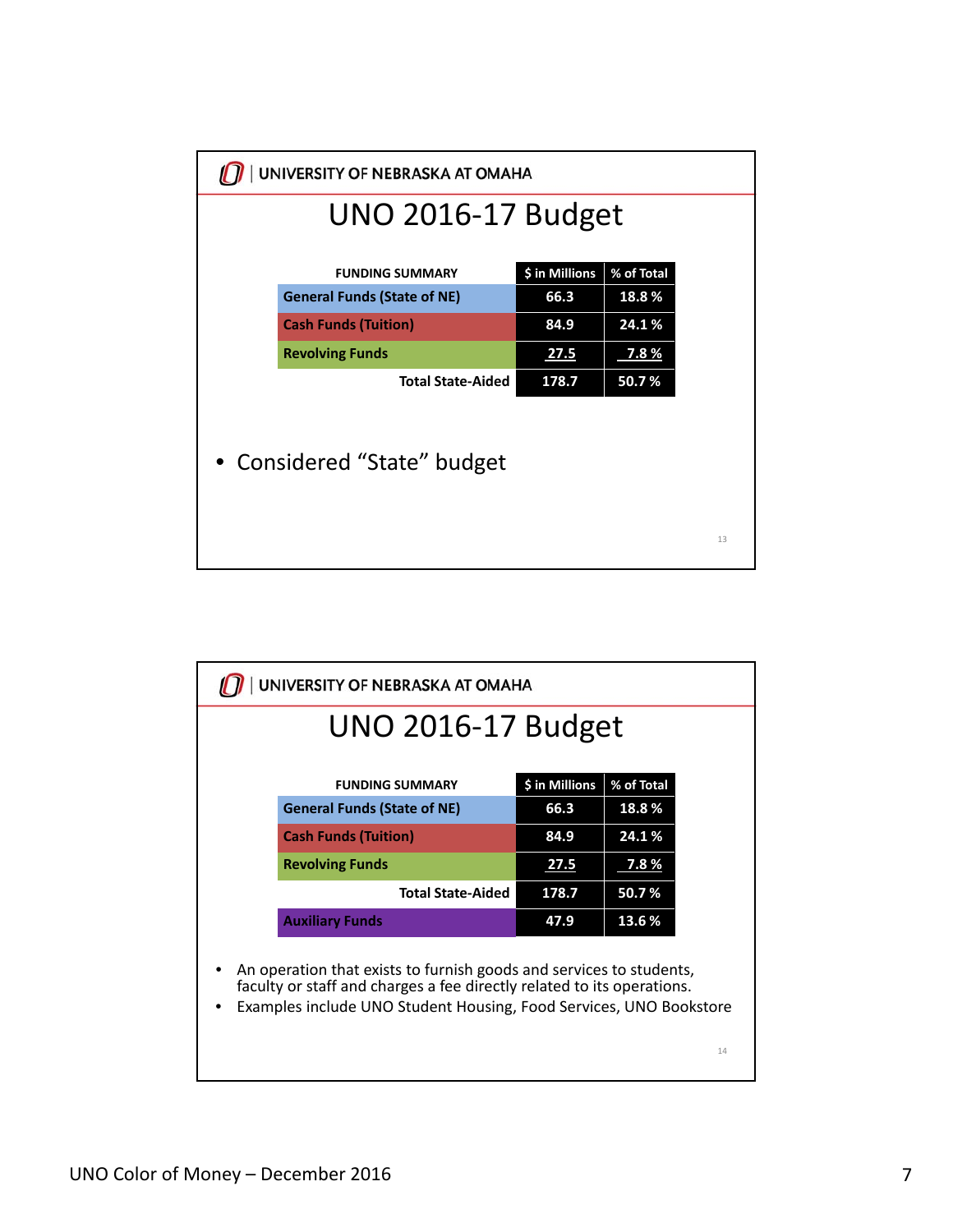| <b>UNO 2016-17 Budget</b>          |                |            |
|------------------------------------|----------------|------------|
| <b>FUNDING SUMMARY</b>             | \$ in Millions | % of Total |
| <b>General Funds (State of NE)</b> | 66.3           | 18.8%      |
| <b>Cash Funds (Tuition)</b>        | 84.9           | 24.1%      |
| <b>Revolving Funds</b>             | 27.5           | 7.8%       |
| <b>Total State-Aided</b>           | 178.7          | 50.7%      |
| <b>Auxiliary Funds</b>             | 47.9           | 13.6 %     |
| <b>Federal Funds</b>               | 95.6           | 27.1%      |

| UNIVERSITY OF NEBRASKA AT OMAHA                                                    |                                    |                |              |  |
|------------------------------------------------------------------------------------|------------------------------------|----------------|--------------|--|
| <b>UNO 2016-17 Budget</b>                                                          |                                    |                |              |  |
|                                                                                    |                                    |                |              |  |
|                                                                                    | <b>FUNDING SUMMARY</b>             | \$ in Millions | % of Total   |  |
|                                                                                    | <b>General Funds (State of NE)</b> | 66.3           | 18.8%        |  |
|                                                                                    | <b>Cash Funds (Tuition)</b>        | 84.9           | 24.1%        |  |
|                                                                                    | <b>Revolving Funds</b>             | 27.5           | $7.8\%$      |  |
|                                                                                    | <b>Total State-Aided</b>           | 178.7          | 50.7%        |  |
|                                                                                    | <b>Auxiliary Funds</b>             | 47.9           | 13.6%        |  |
|                                                                                    | <b>Federal Funds</b>               | 95.6           | 27.1%        |  |
|                                                                                    | <b>Trust Funds</b>                 | 30.5           | <u>8.6 %</u> |  |
| Non-federal grants, contracts & student aid<br>programs and endowment funds.<br>16 |                                    |                |              |  |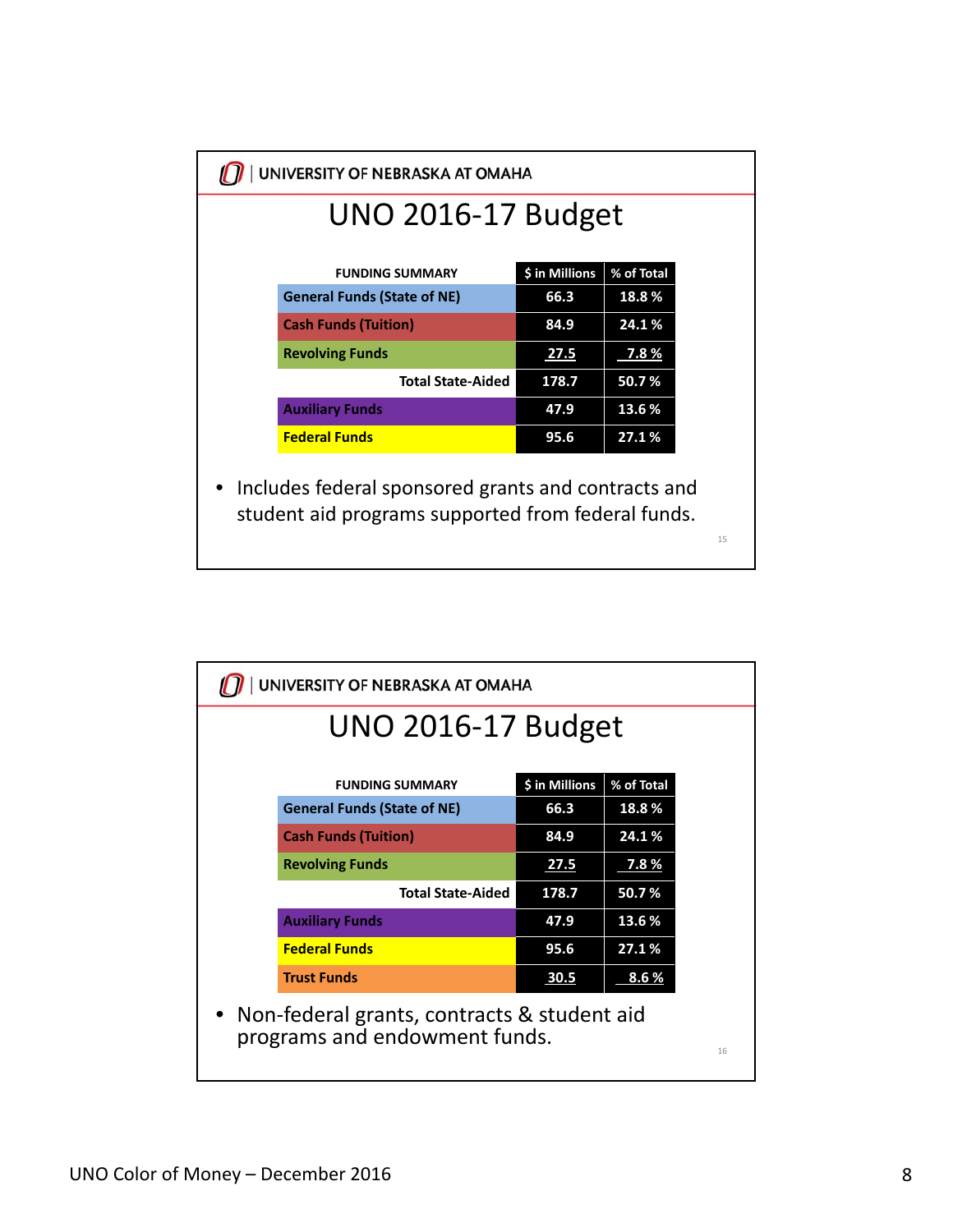| UNIVERSITY OF NEBRASKA AT OMAHA    |                |            |
|------------------------------------|----------------|------------|
| <b>UNO 2016-17 Budget</b>          |                |            |
|                                    |                |            |
| <b>FUNDING SUMMARY</b>             | \$ in Millions | % of Total |
| <b>General Funds (State of NE)</b> | 66.3           | 18.8%      |
| <b>Cash Funds (Tuition)</b>        | 84.9           | 24.1%      |
| <b>Revolving Funds</b>             | <b>27.5</b>    | 7.8%       |
| <b>Total State-Aided</b>           | 178.7          | 50.7%      |
| <b>Auxiliary Funds</b>             | 47.9           | 13.6%      |
| <b>Federal Funds</b>               | 95.6           | 27.1%      |
| <b>Trust Funds</b>                 | 30.5           | 8.6 %      |
| <b>Total Non State-Aided</b>       | 174.0          | 49.3%      |
| <b>TOTAL REVENUES</b>              | 352.7          | 100.0%     |
|                                    |                | 17         |